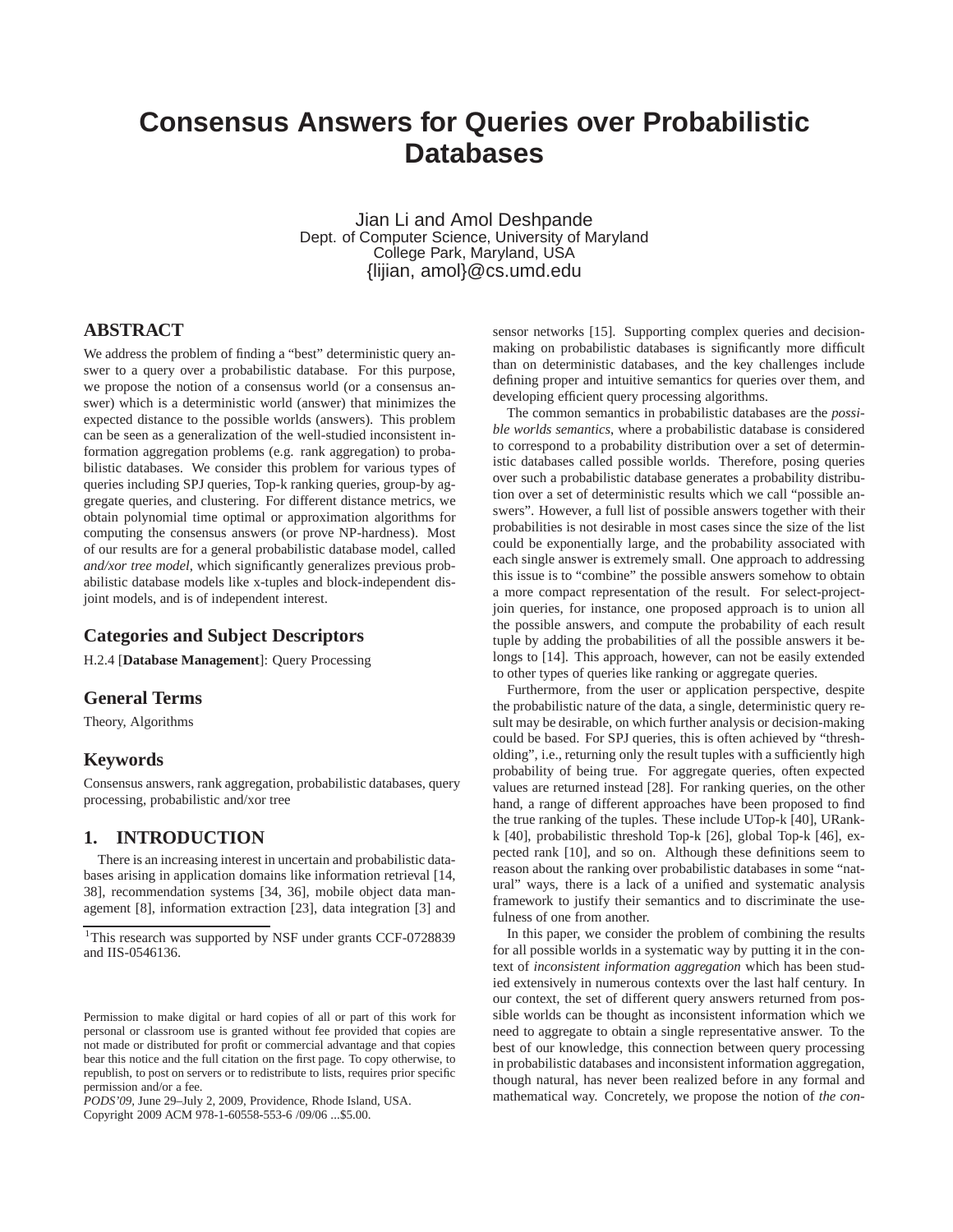*sensus answer*. Roughly speaking, the consensus answer is a answer that is *closest in expectation* to the answers of the possible worlds. To measure the closeness of two answers  $\tau_1$  and  $\tau_2$ , we need to define suitable distance function  $d(\tau_1, \tau_2)$  over the answer space. For example, if an answer is a vector, we can simply use the  $L_2$  norm; whereas in other cases, for instance, Top-k queries, the definition of d is more involved. If the most consensus answer can be taken from any point in the answer space, we refer it as the *mean answer*. A *median answer*, on the other hand, must be the answer for some possible world with non-zero probability.

From a mathematical perspective, if the distance function is properly defined to reflect the closeness of the answers, the most consensus answer is perhaps the best deterministic representative of the set of all possible answers, since it can be thought as the centroid of the set of points corresponding to the possible answers.

Our key contributions can be summarized as follows:

- (Probabilistic And/Xor Tree) We propose a new model for modeling correlations, called the *probabilistic and/xor tree* model, that can capture two types of correlations, mutual exclusion and coexistence. This model generalizes the previous models such as x-tuples, and block-independent disjoint tuples model. More important, this model admits an elegant generating functions based framework for many types of probability computations. We note that it is possible to represent the correlations captured by such a tree using probabilistic c-tables [22] and provenance semirings [21]. However, that does not directly imply efficient algorithms for the problems we consider in this paper.
- (Set Distance Metrics) We show that the mean and the median world can be found in polynomial time for the *symmetric difference* metric for and/xor tree model. For the Jaccard distance metric, we present a polynomial time algorithm to compute the mean and median world for a tuple independent database.
- (Top-k ranking Queries) The problem of aggregating inconsistent rankings has been well-studied under the name of *rank aggregation* [16]. We develop polynomial time algorithms for computing mean and median top-k answers under the symmetric difference metric, and the mean answers under *intersection metric* and *generalized Spearman's footrule distance* [18], for the and/xor tree model.
- (Groupby Aggregates) For group by count queries, we present a 4-approximation to the problem of finding a median answer (finding mean answers is trivial).
- (Consensus Clustering) We also consider the consensus clustering problem for the and/xor tree model and get a constant approximation by extending a previous result [2].

**Outline:** We begin with a discussion of the related work (Section 2). We then define the probabilistic and/xor tree model (Section 3), and present a generating functions-based method to do probability computations on them (Section 3.3). The bulk of our key results are presented in Sections 4 and 5 where we address the problem of finding consensus worlds for different set distance metrics and for top-k ranking queries respectively. We then briefly discuss finding consensus worlds for group-by *count* aggregate queries and clustering queries in Section 6.

# **2. RELATED WORK**

There has been much work on managing probabilistic, uncertain, incomplete, and/or fuzzy data in database systems and this area has received renewed attention in the last few years (see e.g. [27, 5, 30, 19, 20, 8, 14, 37, 44, 4, 43]). This work has spanned a range of issues from theoretical development of data models and data languages, to practical implementation issues such as indexing techniques. In terms of representation power, most of this work has either assumed independence between the tuples [19, 14], or has restricted the correlations that can be modeled [5, 30, 3, 37]. Several approaches for modeling complex correlations in probabilistic databases have also been proposed [38, 4, 39, 43].

For efficient query evaluation over probabilistic databases, one of the key results is the dichotomy of conjunctive query evaluation on tuple-independent probabilistic databases by Dalvi and Suciu [14, 13]. Briefly the result states that the complexity of evaluating a conjunctive query over tuple-independent probabilistic databases is either PTIME or #P-complete. For the former case, Dalvi and Suciu [14] also present an algorithm to find what are called *safe query plans*, that permit correct *extensional* evaluation of the query. Unfortunately the problem of finding consensus answers appears to be much harder; this is because even if a query has a safe plan, the result tuples may still be arbitrarily correlated.

In recent years, there has also been much work on efficiently answering different types of queries over probabilistic databases, including aggregates [28], summarization [12], clustering [11], nearest neighbors [6] and so on. Soliman et al. [40] first considered the problem of top-k query evaluation over probabilistic databases, and proposed two ranking functions to combine the tuple scores and probabilities. This problem is particularly interesting for our purposes, since the semantics of the query (what it should return) are not quite clear. This has led to much recent work (Zhang et al. [46], Hua et al. [25, 26], Cormode et al. [10] etc.) that has proposed different ways to compute the top-k answers; as we observe in our recent work, the answers under different semantics can be wildly different from each other [31].

The problem of aggregating inconsistent information from different sources arises in numerous disciplines and has been studied in different contexts over decades. Specifically, the RANK-AGGREGATION problem aims at combining  $k$  different complete ranked lists  $\tau_1, \ldots, \tau_k$  on the same set of objects into a single ranking, which is the best description of the combined preferences in the given lists. This problem was considered as early as the 18th century when Condorcet and Borda proposed a voting system for elections [9, 7]. In the late 50's, Kemeny proposed the first mathematical criterion for choosing the best ranking [29]. Namely,  $\sum_{i=1}^{k} d(\tau, \tau_i)$ , where  $d(\tau_i, \tau_j)$  is the number of pairs of elements the Kemeny optimal aggregation  $\tau$  is the ranking that minimizes that are ranked in different order in  $\tau_i$  and  $\tau_j$  (also called Kendall's tau distance). While computing the Kemeny optimal is shown to be NP-hard [17], 2-approximation can be easily achieved by picking the best ranking from  $k$  given ranking lists. The other well-known 2-approximation is from the fact the Spearman footrule distance, defined to be  $d_F(\tau_i, \tau_j) = \sum_t |\tau_i(t) - \tau_j(t)|$ , is within twice the Kendall's tau distance and the footrule aggregation can be done optimally in polynomial time [16]. Ailon et al. [2] improve the approximation ratio to  $4/3$ . We refer the readers to [24] for a survey on this problem. For aggregating top-k answers, Ailon [1] recently obtained an 3/2-approximation. Quite recently, Soliman et al. [41] also observed the relationship between ranking in uncertain databases and the RANK-AGGREGATION problem and proposed a polynomial time algorithm under Spearman's footrule distance for full rankings in probabilistic databases.

The CONSENSUS-CLUSTERING problem asks for the best clustering of a set of elements which minimizes the number of pairwise disagreements with the given  $k$  clusterings. It is known to be NPhard [42] and a 2-approximation can also be obtained by picking the best one from the given  $k$  clusterings. The best known approximation ratio is  $4/3$  [2].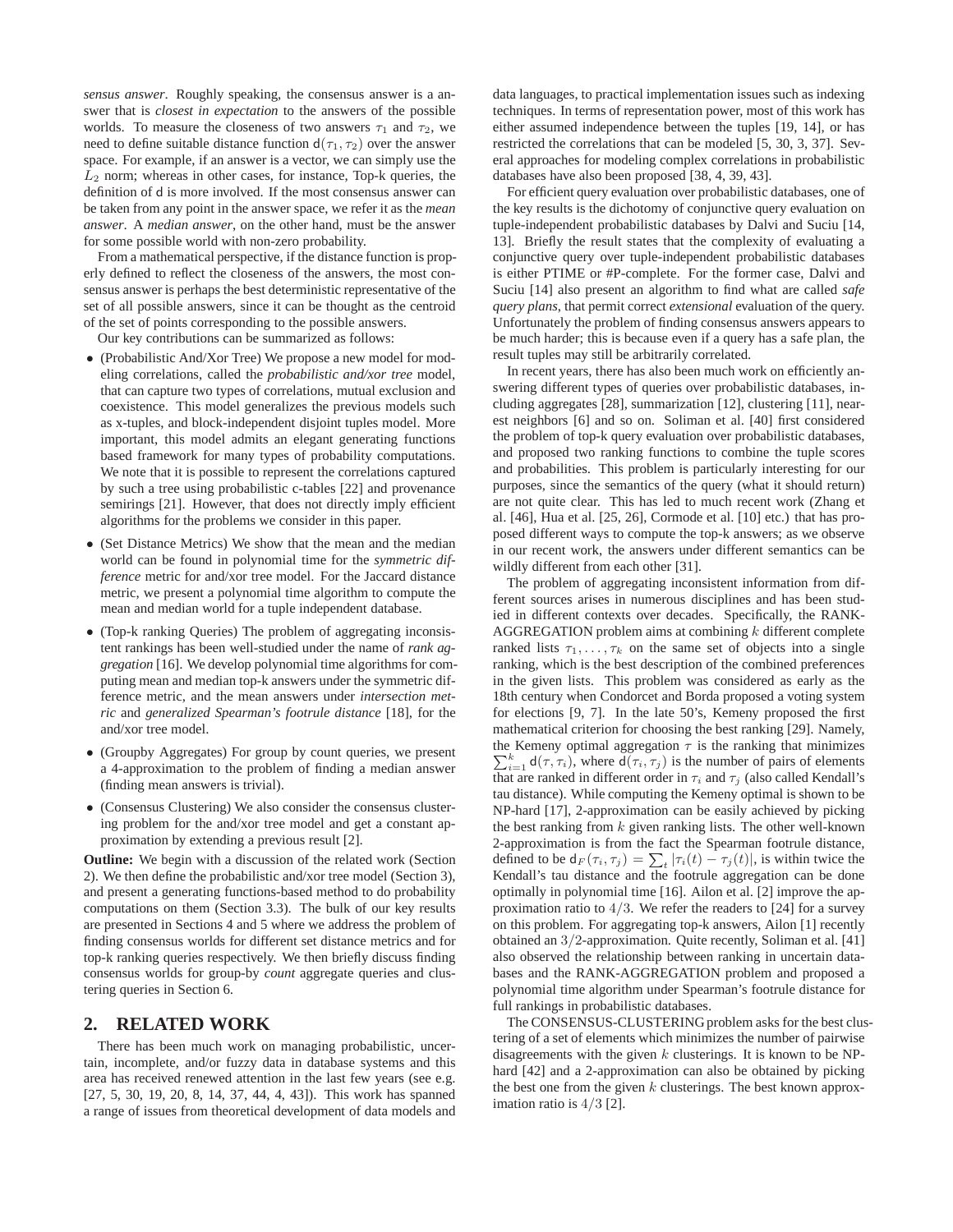# **3. PRELIMINARIES**

We begin with reviewing the possible worlds semantics, and introduce the probabilistic and/xor tree model.

## **3.1 Possible World Semantics**

We consider probabilistic databases with both tuple-level uncertainty (the existence of a tuple is uncertain) and attribute-level uncertainty (a tuple attribute value is uncertain). Specifically, we denote a probabilistic relation by  $R^P(K;A)$ , where K is the *key* attribute, and  $\vec{A}$  is the *value* attribute<sup>1</sup>. For a particular tuple in  $R<sup>P</sup>$ , its key attribute is certain and is sometimes called the possible worlds key.  $R^P$  is assumed to correspond to a probability space (PW,Pr) where the set of outcomes is a set of deterministic relations, which we call *possible worlds*,  $PW = \{pw_1, pw_2, \ldots, pw_N\}$ . Note that two tuples can not have the same value for the key attribute in a single possible world. Because of the typically exponential size of PW, an explicit possible worlds representation is not feasible, and hence the semantics are usually captured implicitly by probabilistic models with polynomial size specification.

Let  $T$  denote the set of tuples in all possible worlds. For ease of notation, we will use  $t \in pw$  in place of "t appears in the possible world pw",  $Pr(t)$  to denote  $Pr(t$  is present) and  $Pr(\neg t)$  to denote Pr(t is not present).

Further, for a tuple  $t^P \in R^P$ , we call the certain tuples corresponding to it (with the same key value) in the union of the possible worlds, its *alternatives*.

**Block-Independent Disjoint (BID) Scheme:** BID is one of the more popular models for probabilistic databases, and assumes that different probabilistic tuples (with different key values) are independent of each other [14, 37, 13, 35]. Formally, a BID scheme has the relational schema of the from  $R(K; A; Pr)$  where K is the possible worlds key, A is the value attribute, and Pr captures the probability of the corresponding tuple alternative.

#### **3.2 Probabilistic And/Xor Tree**

We generalize the block-independent disjoint tuples model, which can capture *mutual exclusion* between tuples, by adding support for *mutual co-existence*, and allowing these to be specified in a hierarchical manner. Two events satisfy the mutual co-existence correlation if in any possible world, either both happen or neither occurs. We model such correlations using a *probabilistic and/xor tree* (or and/xor tree for short), which also generalizes the notions of *xtuples* [37, 45], p-or-sets [13] and tuple independent databases. We first considered this model for tuple-level uncertainty in an earlier paper [31], and generalize it here to handle attribute-level uncertainty.

We use  $\oslash$  (or) to denote mutual exclusion and  $\oslash$  (and) for coexistence. Figure 1 shows two examples of probabilistic and/xor trees. Briefly, the leaves of the tree correspond to the tuple alternatives (we abuse the notation somewhat and use  $t_i$  to denote both the tuple, and its key value). The first tree captures a relation with four independent tuples,  $t_1, t_2, t_3, t_4$ , each with two alternatives, whereas the second tree shows how we can capture arbitrary possible worlds using an and/xor tree (Figure 1(ii) shows the possible worlds corresponding to that tree).

Now, let us formally define a probabilistic and/xor tree. In tree T, we denote the set of children of node v by  $Ch_{\mathcal{I}}(v)$  and the least common ancestor of two leaves  $l_1$  and  $l_2$  by  $LCA_{\mathcal{T}}(l_1, l_2)$ . We omit the subscript if the context is clear.

DEFINITION 1. *A probabilistic and/xor tree* T *represents the mutual exclusion and co-existence correlations in a probabilistic*

*relation*  $R^P(K;A)$ *, where* K *is the possible worlds key, and* A *is the value attribute. In* T *, each leaf is a key-attribute pair (a tuple alternative*), and each inner node has a mark,  $\varnothing$  or  $\varnothing$ . For each <sup>∨</sup> *node* u *and each of its children* v ∈ Ch(u)*, there is a nonnegative value* Pr(u, v) *associated with the edge* (u, v)*. Moreover, we require*

- *(Probability Constraint)*  $\sum_{v:v \in Ch(u)} Pr(u, v) \leq 1$ .
- *(Key Constraint) For any two different leaves*  $l_1$ ,  $l_2$  *holding the same key,*  $LCA(l_1, l_2)$  *is a*  $\oslash$  *node*<sup>2</sup>.

*Let*  $\mathcal{T}_v$  *be the subtree rooted at* v *and*  $Ch(v) = \{v_1, \ldots, v_\ell\}$ *. The subtree*  $\mathcal{T}_v$  *inductively defines a random subset*  $S_v$  *of its leaves by the following independent process:*

- If v is a leaf,  $S_v = \{v\}$ .
- If  $\mathcal{T}_v$  *roots at a*  $\oslash$  *node, then*  $S_v = \begin{cases} S_{v_i} & \text{with prob Pr}(v, v_i) \\ \emptyset & \text{with prob } 1 \end{cases}$  $\emptyset$  *with prob*  $1 - \sum_{i=1}^{\ell} Pr(v, v_i)$
- If  $\mathcal{T}_v$  roots at a  $\otimes$  node, then  $S_v = \cup_{i=1}^{\ell} S_{v_i}$

Probabilistic and/xor trees can capture more complicated correlations than the prior models such as the BID model or x-tuples. We remark that Markov or Bayesian network models are able to capture more general correlations [38], however, the structure of the model is more complex and probability computations on them (inference) is typically exponential in the treewidth of the model. The treewidth of an and/xor tree (viewing it as a Markov network) is not bounded, and hence the techniques developed for those models can not be used to obtain a polynomial time algorithms for and/xor trees.

#### **3.3 Computing Probabilities on And/Xor Trees**

Aside from the representational power of the and/xor tree model, perhaps its best feature is that many types of probability computations can be done efficiently and elegantly on them using *generating functions*. In our prior work [31], we used a similar technique for computing ranking functions for tuple-level uncertainty model. Here we generalize the idea to a broader range of probability computations.

We denote the and/xor tree by T. Suppose  $\mathcal{X} = \{x_1, x_2, \ldots\}$  is a set of variables. Define a mapping s which associates each leaf  $l \in \mathcal{T}$  with a variable  $s(l) \in \mathcal{X}$ . Let  $\mathcal{T}_v$  denote the subtree rooted at v and let  $v_1, \ldots, v_l$  be v's children. For each node  $v \in \mathcal{T}$ , we define a generating function  $\mathcal{F}_v$  recursively:

- If v is a leaf,  $\mathcal{F}_v^i(\mathcal{X}) = s(v)$ .
- If  $v$  is a  $\oslash$  node,  $\mathcal{F}_{v}(\mathcal{X}) = (1 - \sum_{h=1}^{l} p(v, v_h)) + \sum_{h=1}^{l} \mathcal{F}_{v_h}(\mathcal{X}) \cdot p(v, v_h)$
- If v is a  $\otimes$  node,  $\mathcal{F}^i_v(\mathcal{X}) = \prod_{h=1}^l \mathcal{F}_{v_h}(\mathcal{X})$ .

The generating function  $\mathcal{F}(\mathcal{X})$  for tree T is the one defined above for the root. It is easy to see, if we have a constant number of variables, the polynomial can be expanded in the form o f  $\sum_{i_1, i_2, \dots} c_{i_1, i_2 \dots} x_1^{i_1} x_2^{i_2} \dots$  in polynomial time.

Now recall that each possible world  $pw$  contains a subset of the leaves of  $\mathcal T$  (as dictated by the  $\oslash$  and  $\oslash$  nodes). The following theorem characterizes the relationship between the coefficients of  $F$  and the probabilities we are interested in.

<sup>&</sup>lt;sup>1</sup>For clarity, we assume singleton key and value attributes.

<sup>&</sup>lt;sup>2</sup>The key constraint is imposed to avoid two leaves with the same key but different attribute values coexisting in a possible world.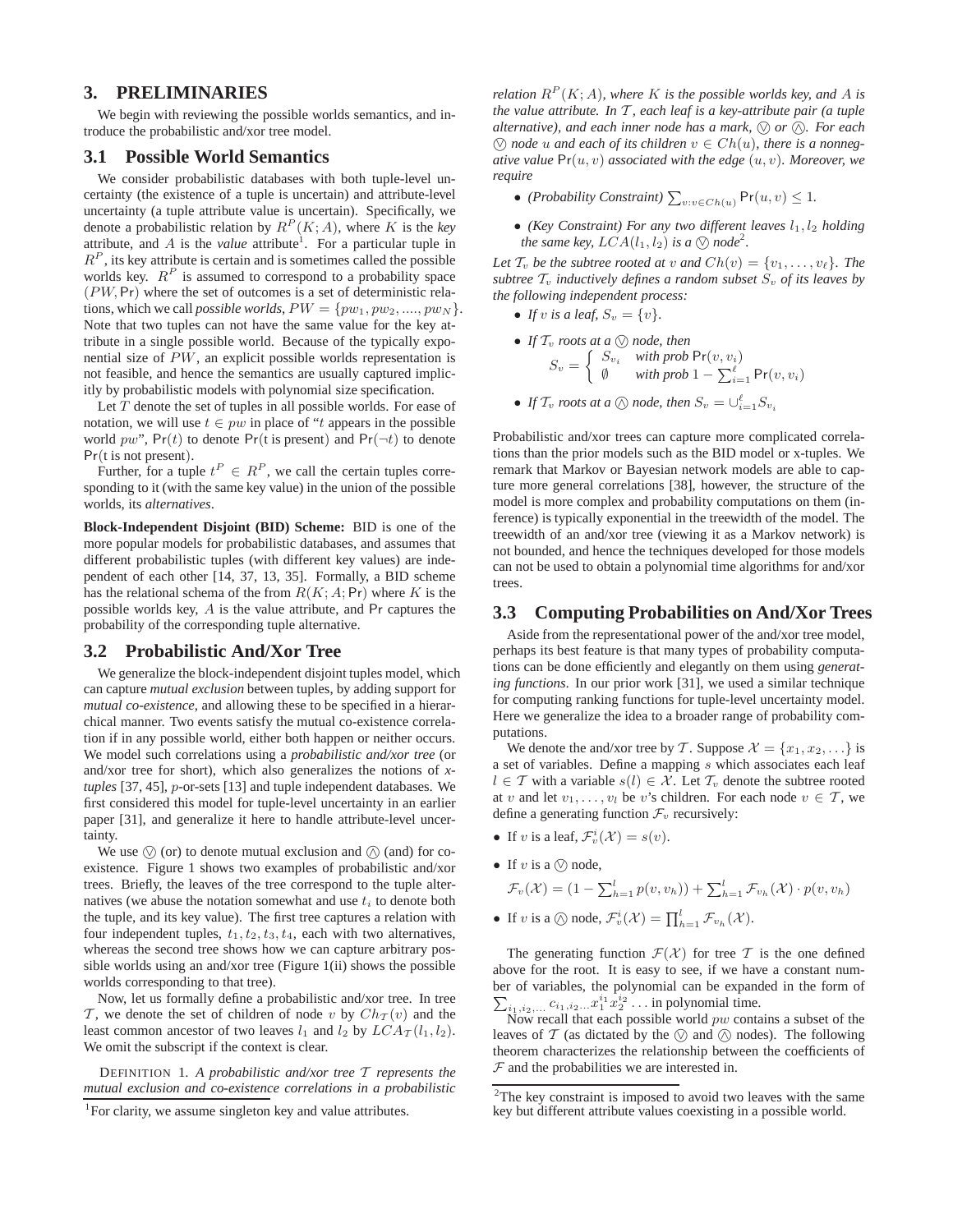

**Figure 1: (i) The and/xor tree representation of a set of block-independent disjoint tuples; the generating function obtained by** assigning the same variable x to all leaves gives us the distribution over the sizes of the possible worlds. (ii) Example of a highly **correlated probabilistic database with** 3 **possible worlds and (iii) the and/xor tree that captures the correlation; the coefficient of** y  $(0.3)$  is  $Pr(r(t_3, 6) = 1)$  (i.e., prob. that that alternative of  $t_3$  is ranked at position 1).

**THEOREM** 1. *The coefficient of the term*  $\prod_j x_j^{i_j}$  *in*  $\mathcal{F}(\mathcal{X})$  *is the total probability of the possible worlds for which, for all* j*, there are exactly*  $i_j$  *leaves associated with variable*  $x_j$ *.* 

The proof is by induction on the tree structure and is omitted.

EXAMPLE 1. *If we associate all leaves with the same variable* x, the coefficient of  $x^i$  is equal to  $Pr(|pw| = i)$ .

The above can be used to obtain a distribution on the possible world sizes (Figure 1(i)).

EXAMPLE 2. *If we associate a subset* S *of the leaves with variable* x, and other leaves with constant 1, the coefficient of  $x^i$  is *equal to*  $Pr(|pw \cap S| = i)$ .

EXAMPLE 3. *Next we show how to compute*  $Pr(r(t) = i)$  *(i.e., the probability*  $t$  *is ranked at position*  $i$ *), where*  $r(t)$  *denote the* rank *of the tuple in a possible world by some* score *metric. Assume* t *only has one alternative,* (t, a)*, and hence only one possible value of score,* s*. Then, in the and/xor tree* T *, we associate all leaves with key other than* t *and score value larger than* s *with variable* x*, and the leaf* (t, a) *with variable* y*, and the rest of leaves with constant* 1*. Then, the coefficient of* x j−1 y *in the generating function is exactly*  $Pr(r(t) = i)$ *. If the tuple has multiple alternatives, we can compute*  $Pr(r(t) = i)$  *for it by summing up the probabilities for the alternatives.*

See Figure 1(iii) for an example.

#### **3.4 Problem Definition**

We denote the domain of answers for a query by  $\Omega$  and the distance function between two answers by  $d()$ . Formally, we define the most consensus answer  $\tau$  to be a feasible answer to the query such that the expected distance between  $\tau$  and the answer  $\tau_{pw}$  of the (random) world  $pw$  is minimized, i.e,

$$
\tau = \arg\min_{\tau' \in \Omega} \{ \mathsf{E}[\mathsf{d}(\tau', \tau_{pw})] \}.
$$

We call the most consensus answer in Ω *the mean answer* when  $\Omega$  is the set of all feasible answers. If  $\Omega$  is restricted to be the set of possible answers (answers of some possible worlds with non-zero probability), we call the most consensus answer in Ω *the median answer*. Taking the example of the top-k queries, the median answer must be the top-k answer of some possible world while the mean answer can be any sorted list of size k.

# **4. SET DISTANCE MEASURES**

We first consider the problem of finding the consensus world for a probabilistic relation under two set distance measures: symmetric difference, and Jaccard distance; the probabilistic relation may be an existing relation in the database, or the result of executing a conjunctive query over it.

#### **4.1 Symmetric Difference**

The symmetric difference distance between two sets  $S_1$ ,  $S_2$  is defined to be

$$
\mathsf{d}_{\Delta}(S_1, S_2) = |S_1 \Delta S_2| = |(S_1 \setminus S_2) \cup (S_2 \setminus S_1)|.
$$

Note that two different alternatives of a tuple are treated as different tuples here.

THEOREM 2. *The mean world under the symmetric difference distance is the set of all tuples with probability* > 0.5*.*

PROOF. Suppose S is a fixed set of tuples and  $\overline{S} = T - S$ . Let  $\delta(p) = \begin{cases} 1, & \text{if } p = true \\ 0, & \text{if } p = false \end{cases}$  be the indicator function. We write  $E_{pw\in PW}$ [d∆(S, pw)] as follows:

$$
\begin{aligned} \mathsf{E}[\mathsf{d}_{\Delta}(S, pw)] &= \mathsf{E}[\sum_{t \in S} \delta(t \notin pw) + \sum_{t \in \bar{S}} \delta(t \in pw)] \\ &= \sum_{t \in S} \mathsf{E}[\delta(t \notin pw)] + \sum_{t \in \bar{S}} \mathsf{E}[\delta(t \in pw)] \\ &= \sum_{t \in S} \mathsf{Pr}(\neg t) + \sum_{t \in \bar{S}} \mathsf{Pr}(t) \end{aligned}
$$

Thus, each tuple t contributes  $Pr(\neg t)$  to the expected distance if  $t \in S$  and Pr(t) otherwise, and hence the minimum is achieved by the set of tuples with probability  $> 0.5$ .  $\Box$ 

Thus, finding the mean answer for a conjunctive query is easy if we can decide which result tuples have probability  $> 0.5$ .

Finding the consensus median world is somewhat trickier, with the main concern being that the world that contains all tuples with probability  $> 0.5$  may not be a possible world.

COROLLARY 1. *If the correlations can be modeled using a probabilistic and/xor tree, the median world is the set containing all tuples with probability greater than* 0.5*.*

The proof is by induction on the height of the tree, and is omitted for space constraints. This however does not hold for arbitrary correlations. Next we show that finding a median answer for a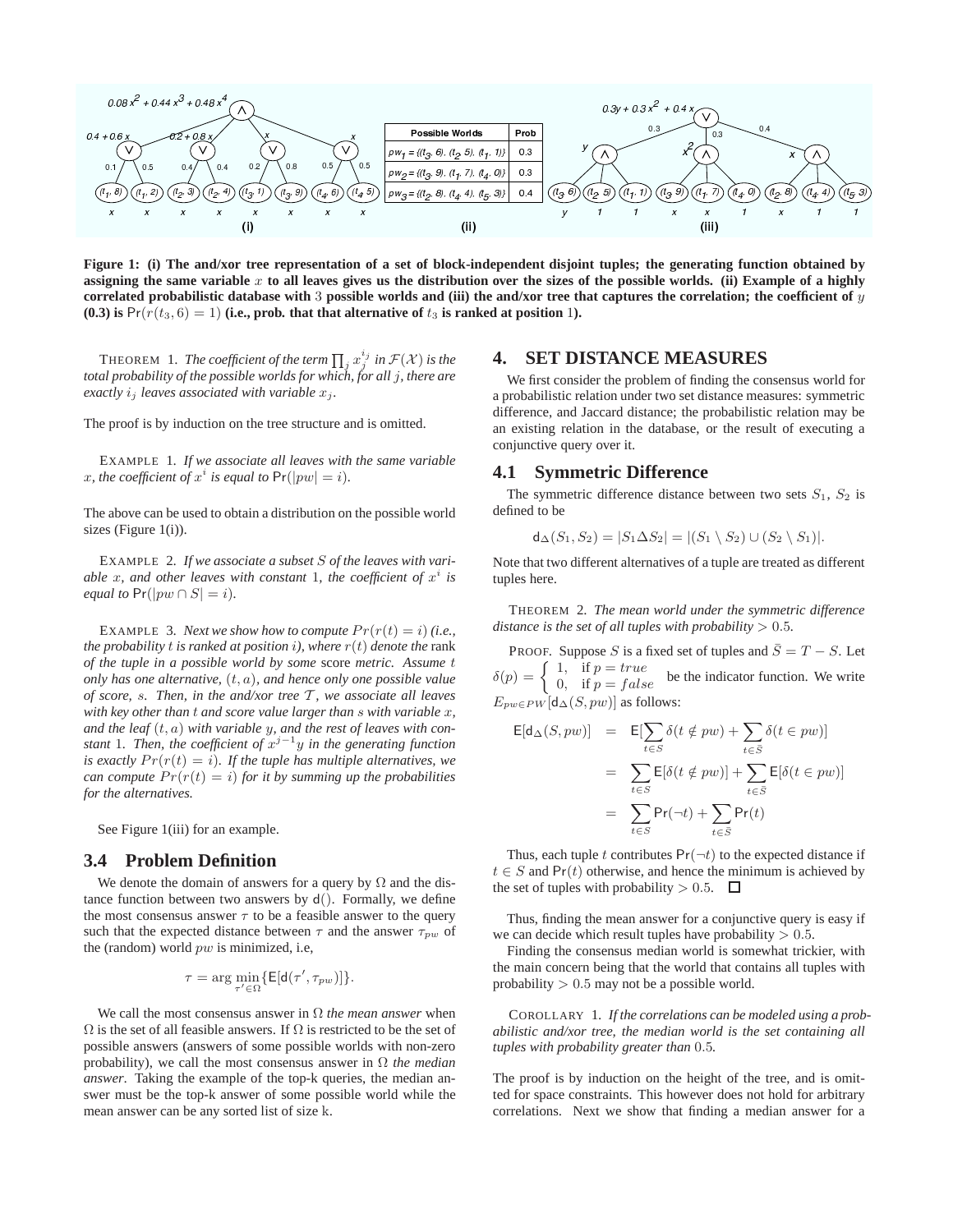conjunctive query is NP-Hard even if result tuple probability computation is easy (i.e., even if the query has a safe plan) because of the correlations between the result tuples.

THEOREM 3. *For conjunctive queries over databases with arbitrary correlations, finding a median answer under the symmetric difference distance is NP-Hard.*

PROOF. Consider the query:

$$
Q(C) := \pi_C(R \bowtie S)
$$

where  $R = R(C, x, b)$  are  $S = S(x, b)$  are two relations independent with each other. We show finding a median world for this query is NP-Hard by showing a reduction from the MAX-2-SAT problem. Recall that in a MAX-2-SAT instance, we are given a conjunctive normal form expression with 2 literals per clause and the task is to determine the maximum number of clauses that can be simultaneously satisfied by an assignment. Let the MAX-2- SAT instance consist of *n* variables,  $x_1, \ldots, x_n$ , and *k* clauses. Let  $S(x, b) = \{(x_1, 0), (x_1, 1), (x_2, 0), (x_2, 1), \dots\}$  contain two mutually exclusive tuples each for  $n$  variables; all tuples are equiprobable with probability 0.5.  $R(C, x, b)$  is a deterministic table, and contains two tuples for each clause: Suppose  $x_j$  (or  $\bar{x}_j$ ) is a literal in clause  $c_i$ , R contains tuple  $(c_i, x_j, 1)$  (or  $(c_i, x_j, 0)$ ). We can see that  $R \Join S$  has the same set of tuples as  $R$  and each tuple has probability 0.5. Moreover, two tuples with the same C value are independent. Therefore, the result of  $\pi_C(R \Join S)$  contains one tuple for each clause, associated with a probability of  $1 - 0.5 \times 0.5 = 0.75$ .

Now, consider the possible deterministic answer which is generated by a deterministic instance  $\tilde{S}$  of S. It is easy to see the answer contain clause  $c_i$  if and only if  $c_i$  is satisfied by the assignment defined by  $\tilde{S}$ . According to the proof of Theorem 2, the median answer is the possible deterministic answer containing maximum number of tuples, which corresponds to finding the assignment that maximizes the number of satisfied clauses.  $\Box$ 

# **4.2 Jaccard Distance**

The Jaccard distance between two sets  $S_1, S_2$  is defined to be

$$
d_J(S_1, S_2) = \frac{|S_1 \Delta S_2|}{|S_1 \cup S_2|}.
$$

Jaccard distance always lies in  $[0, 1]$  and is a real metric, i.e, satisfies triangle inequality. Next we present polynomial time algorithms for finding the mean and median worlds for tuple independent databases, and median world for the BID model.

LEMMA 1. *Given an and/xor tree,* T *and a possible world for it,*  $W$  (corresponding to a set of leaves of  $T$ ), we can compute E[d(W, pw)] *in polynomial time.*

PROOF. A generating function  $\mathcal{F}_T$  is constructed with the variables associated with leaves as follows: for  $t \in W$  ( $t \notin W$ ), the associated variable is  $x(y)$ . For example, in a tuple independent database, the generating function is:

$$
\mathcal{F}(x,y) = \prod_{t \in W} \left( \Pr(\neg t) + \Pr(t)x \right) \prod_{t \notin W} \left( \Pr(\neg t) + \Pr(t)y \right)
$$

From Theorem 1, the coefficient  $c_{i,j}$  of term  $x^i y^j$  in generating function  $F$  is equal to the total probability of the worlds such that the Jaccard distance between those worlds and W is exactly  $\frac{|W| - i + j}{|W| + j}$ . Thus, the distance is  $\sum_{i,j} c_{i,j} \frac{|W| - i + j}{|W| + j}$ .

LEMMA 2. *For tuple independent databases, if the mean world contains tuple*  $t_1$  *but not tuple*  $t_2$ *, then*  $Pr(t_1) \geq Pr(t_2)$ *.* 

PROOF. Say  $W_1$  is the mean world and the lemma is not true, i.e,  $\exists t_1 \in W_1, t_2 \notin W_1$  s.t.  $Pr(t_1) < Pr(t_2)$ . Let  $W = W_1$  –  ${t_1}, W_2 = W + {t_2}$  and  $W' = T - W - {t_1} - {t_2}$ . We will prove  $W_2$  has a smaller expected Jaccard distance, thus rendering contradiction. Suppose  $|W_1| = |W_2| = k$ . We let matrix  $\mathbf{M} = [m_{i,j}]_{i,j}$  where  $m_{i,j} = \frac{k-i+j}{k+j}$ . We construct generating functions as we did in Lemma 1. Suppose  $\mathcal{F}_1$  and  $\mathcal{F}_2$  are the generating functions for  $W_1$  and  $W_2$ , respectively. We write  $||\mathbf{A}|| = \sum_{i,j} a_{i,j}$ for any matrix **A** and let  $A \otimes B$  the Hadamard product of  $\tilde{A}$  and B (take product entrywise). We denote:

$$
\mathcal{F}'(x,y) = \prod_{t \in W} (\Pr(\neg t) + \Pr(t)x) \prod_{t \in W'} (\Pr(\neg t) + \Pr(t)y)
$$
  
We can easily see that:

$$
\mathcal{F}_1(x,y) = \mathcal{F}'(x,y) \left( \Pr(\neg t_1) + \Pr(t_1)x \right) \left( \Pr(\neg t_2) + \Pr(t_2)y \right)
$$
  

$$
\mathcal{F}_2(x,y) = \mathcal{F}'(x,y) \left( \Pr(\neg t_1) + \Pr(t_1)y \right) \left( \Pr(\neg t_2) + \Pr(t_2)x \right)
$$

Then, taking the difference, we get  $\overline{\mathcal{F}} = \mathcal{F}_1(x, y) - \mathcal{F}_2(x, y)$  is equal to:

$$
\mathcal{F}'(x,y)\left(\mathsf{Pr}(\neg t_1)\mathsf{Pr}(t_2) - \mathsf{Pr}(t_1)\mathsf{Pr}(\neg t_2)\right)(y-x) \tag{1}
$$

Let  $\mathbf{C}_{\mathcal{F}} = [c_{i,j}]$  be the coefficient matrix of  $\mathcal{F}$  where  $c_{i,j}$  is the coefficient of term  $x^i y^j$ . Using the proof of Lemma 1:

$$
\begin{array}{rcl} \mathsf{E}[\mathsf{d}(W_1, pw)] - \mathsf{E}[\mathsf{d}(W_2, pw)] & = & ||\mathbf{C}_{\mathcal{F}_1} \otimes \mathbf{M}|| - ||\mathbf{C}_{\mathcal{F}_2} \otimes \mathbf{M}|| \\ & = & ||\mathbf{C}_{\bar{\mathcal{F}}} \otimes \mathbf{M}|| \end{array}
$$

Let  $c'_{i,j}$  and  $\bar{c}_{i,j}$  be the coefficient of  $x^i y_j$  in  $\mathcal{F}'$  and  $\bar{\mathcal{F}}$ , respectively. It is not hard to see  $\bar{c}_{i,j} = (c'_{i,j-1} - c'_{i-1,j})p$  from (1) where  $p = (\Pr(\neg t_1)\Pr(t_2) - \Pr(t_1)\Pr(\neg t_2)) > 0.$ Then we have:

$$
\begin{aligned} ||\mathbf{C}_{\bar{\mathcal{F}}} \otimes \mathbf{M}|| &= p \sum_{i,j} \left( (c'_{i,j-1} - c'_{i-1,j}) m_{i,j} \right) \\ &= p \sum_{i,j} c'_{i,j} (m_{i,j+1} - m_{i+1,j}) \\ &= p \sum_{i,j} c'_{i,j} \left( \frac{k-i+j+1}{k+j+1} - \frac{k-i-1+j}{k+j} \right) \end{aligned}
$$

The proof follows because, for any  $i, j \ge 0$ , we have that:<br> $\frac{k-i+j+1}{k+j+1} - \frac{k-i-1+j}{k+j} > 0$ 

The above two lemmas can be used to efficiently find the mean world for tuple-independent databases, by sorting the tuples in the decreasing order by probabilities, and computing the expected distance for every prefix of the sorted order.

 $\Box$ 

A similar algorithm can be used to find the median world for the BID model (by only considering the highest probability alternative for each tuple). Finding mean worlds or median worlds under more general correlation models remains an open problem.

#### **5. TOP-K QUERIES**

In this section, we consider top-k queries in probabilistic databases. Each tuple  $t_i$  has a score  $s(t_i)$ . In the tuple-level uncertainty model,  $s(t_i)$  is fixed for each  $t_i$ , while in the attribute-level uncertainty model, it is an random variable. In the and/xor tree model, we assume that the attribute field is the score (uncertain attributes that don't contribute to the score can be ignored). We further assume no two tuples can take the same score for avoiding ties. We use  $r(t)$  to denote the random variable indicating the rank of t and  $r_{pw}(t)$  to denote the rank of t in possible world pw. If t does not appear in the possible world pw, then  $r_{pw}(t) = \infty$ . So,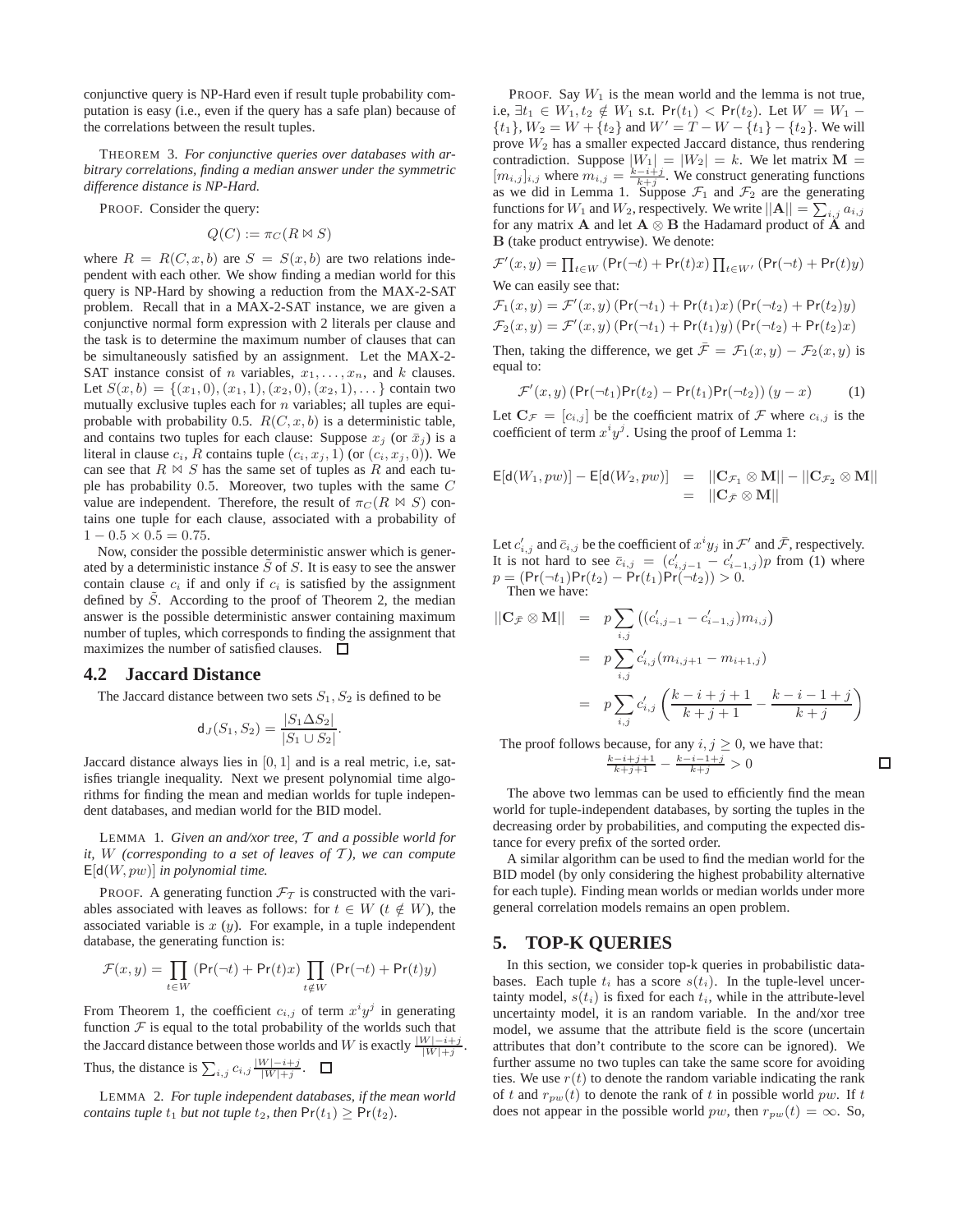$Pr(r(t) > i)$  includes the probability that t's rank is larger than i and that t doesn't exist. We say  $t_1$  *ranks higher* than  $t_2$  in possible world pw if  $r_{pw}(t_1) < r_{pw}(t_2)$ .

Finally, we use the symbol  $\tau$  to denote a top-k ranked list, and  $\tau^i$  to denote the restriction of  $\tau$  to the first *i* items. We use  $\tau(i)$  to denote the  $i^{th}$  item in the list  $\tau$  for positive integer i, and  $\tau(t)$  to denote the position of  $t \in T$  in  $\tau$ .

#### **5.1 Distance between Two Top-k Answers**

Fagin et al. [18] provide a comprehensive analysis of the problem of comparing two top-k lists. They present extensions of the Kendall's tau and Spearman footrule metrics (defined on full rankings) to top-k lists and propose several other natural metrics, such as the intersection metric and Goodman and Kruskal's gamma function. In our paper, we consider three of the metrics discussed in that paper: the symmetric difference metric, the intersection metric and one particular extension to Spearman's footrule distance. We briefly recall some definitions here. For more details and the relation between different definitions, please refer to [18].

Given two top-k lists,  $\tau_1$  and  $\tau_2$ , the normalized symmetric difference metric is defined as:

$$
\mathsf{d}_{\Delta}(\tau_1, \tau_2) = \frac{1}{2k} |\tau_1 \Delta \tau_2| = \frac{1}{2k} |(\tau_1 \backslash \tau_2) \cup (\tau_2 \backslash \tau_1)|.
$$

While d<sup>∆</sup> focuses only on the membership, the intersection metric  $d_I$  also takes the order of tuples into consideration. It is defined to be:

$$
d_I(\tau_1, \tau_2) = \frac{1}{k} \sum_{i=1}^k d_\Delta(\tau_1^i, \tau_2^i)
$$

Both  $d_{\Delta}$ () and  $d_I$ () values are always between 0 and 1.

The original Spearman's Footrule metric is defined as the  $L_1$  distance between two permutations  $\sigma_1$  and  $\sigma_2$ . Formally,  $F(\sigma_1, \sigma_2)$  =  $t \in T$   $|\sigma_1(t) - \sigma_2(t)|$ . Let  $\ell$  be a integer greater than k. The *footrule distance with location parameter*  $\ell$ *, denoted*  $F^{(\ell)}$  *general*izes the original footrule metric. It is obtained by placing all missing elements in each list at position  $\ell$  and then computing the usual footrule distance between them. A natural choice of  $\ell$  is  $k + 1$  and we denote  $F^{(k+1)}$  by  $d_F$ . It is also proven that  $d_F$  is a real metric and a member of a big and important equivalence class  $3$  [18].

It is shown in [18] that:

$$
d_F(\tau_1, \tau_2) = (k+1)|\tau_1 \Delta \tau_2|
$$
  
+ 
$$
\sum_{t \in \tau_1 \cap \tau_2} |\tau_1(t) - \tau_2(t)| - \sum_{t \in \tau_1 \setminus \tau_2} \tau_1(t) - \sum_{t \in \tau_2 \setminus \tau_1} \tau_2(t).
$$

Next we consider the problem of evaluating consensus answers for these distance metrics.

#### **5.2 Symmetric Difference and PT-k Ranking Function**

In this section, we show how to find mean and median top-k answers under symmetric difference metric in the and/xor tree model. The probabilistic threshold top-k (PT-k) query [26] has been proposed for evaluating ranking queries over probabilistic databases, and essentially returns all tuples t for which  $Pr(r(t) \leq k)$  is greater than a given threshold. If we set the threshold carefully so that the PT-k query returns exactly k tuples, we can show that the answer returned is the mean answer under symmetric difference metric.

THEOREM 4. If  $\tau = {\tau(1), \tau(2), \ldots, \tau(k)}$  *is the set of* k *tuples with the largest*  $Pr(r(t) \leq k)$ *, then*  $\tau$  *is the mean top-k answer under metric*  $d_{\Delta}$ *, i.e, the answer minimizes*  $E[d_{\Delta}(\tau, \tau_{pw})]$ *.* 

PROOF. Suppose  $\tau$  is fixed. We write  $E[d_{\Delta}(\tau, \tau_{pw})]$  as follows:

$$
E[d_{\Delta}(\tau, \tau_{pw})] = E[\sum_{t \in T} \delta(t \in \tau \wedge t \notin \tau_{pw}) + \delta(t \in \tau_{pw} \wedge t \notin \tau)]
$$
  
\n
$$
= \sum_{t \in T \setminus \tau} E[\delta(t \in \tau_{pw})] + \sum_{t \in \tau} E[\delta(t \notin \tau_{pw})]
$$
  
\n
$$
= \sum_{t \in T \setminus \tau} Pr(r(t) \le k) + \sum_{t \in \tau} Pr(r(t) > k)
$$
  
\n
$$
= k + \sum_{t \in T} Pr(r(t) \le k) - 2 \sum_{t \in \tau} Pr(r(t) \le k)
$$

The first two terms are invariant with respect to  $\tau$ . Therefore, it is clear that the set of k tuples with the largest  $Pr(r(t) \le k)$ minimizes the expectation.  $\Box$ 

To find a median answer, we essentially need to find the top-k answer  $\tau$  of some possible world such that  $\sum_{t \in \tau} \Pr(r(t) \leq k)$  is maximum. Next we show how to do this given an and/xor tree in polynomial time.

We write  $P(t) = Pr(r(t) \le k)$  for ease of notation. We can't simply pick k tuples with the highest  $P(t)$  values since some of them may be mutually exclusive. We use dynamic programming over the tree structure. For each possible attribute value  $a \in A$  (A value is used to rank the tuples in the deterministic setting), let  $\mathcal{T}^a$ be the tree which contains all leaves with attribute value at least a. We recursively compute the set of tuples  $pw^a(v, i)$ , which maximizes the value  $\sum_{t \in pw^a(v,i)} P(t)$  among all possible worlds generated by the subtree  $T_v^a$  rooted at v and is of size i, for each node v in  $T^a$  and  $1 \le i \le k$ . We compute this for all different a values, and the optimal solution can be chosen to be  $\max_a(pw^a(r, k))$ .

Suppose  $v_1, v_2, \ldots, v_l$  are v's children. The recursion formula is:

1. If 
$$
v
$$
 is a  $\circled{0}$  node,

$$
pw^a(v, i) = \arg \max_{pw \in PW(T^a_{v_i})} \sum_{t \in pw} P(t) = \arg \max_{1 \le j \le l} pw^a(v_j, i).
$$

2. If 
$$
v
$$
 is a  $\textcircled{y}$  node,  $pw^a(v, i) = \bigcup_{1 \leq j \leq l} pw_j$  such that  $pw_j \in PW(T^a_{v_j}), \sum_j |pw_j| = i$  and  $\sum_{t \in \bigcup_j pw_j} P(t)$  is maximized.

In the latter case, the maximum value can be computed by dynamic programming again as follows.

We denote by  $pw^a([v_1 \dots v_h], i)$  the set  $\cup_{j=1}^h pw_j$  such that  $pw_j \in$  $PW(\mathcal{T}_{v_j}^a), \sum_{j=1}^h |pw_j| = i$  and  $\sum_{t \in \bigcup_{j=1}^h pw_j} P(t)$  is maximized.  $pw^a([v_1,\ldots v_h],i)$  can also be computed recursively. Let

$$
p = \arg \max_{0 \le p \le i} \sum_{t \in pw^a([v_1...v_{h-1}], p) \cup pw^a(v_h, i-p)} P(t).
$$

Then, we have

$$
pw^{a}([v_1...v_h],i)=pw^{a}([v_1...v_{h-1}],p)\cup pw^{a}(v_h,1-p).
$$

Finally, it is easy to see  $pw^a(v, i)$  is simply  $pw^a([v_1, \ldots, v_l], i)$ .

THEOREM 5. *The median top-k answer under symmetric difference metric can be found in polynomial time for a probabilistic and/xor tree.*

#### **5.3 Intersection Metric**

Note that the intersection metric  $d<sub>I</sub>$  is a linear combination of the normalized symmetric difference metric d∆. Using a similar

<sup>&</sup>lt;sup>3</sup>All distance functions in one equivalence class are bounded by each other within a constant factor. This class includes several extensions of Spearman's footrule and Kendall's tau metrics.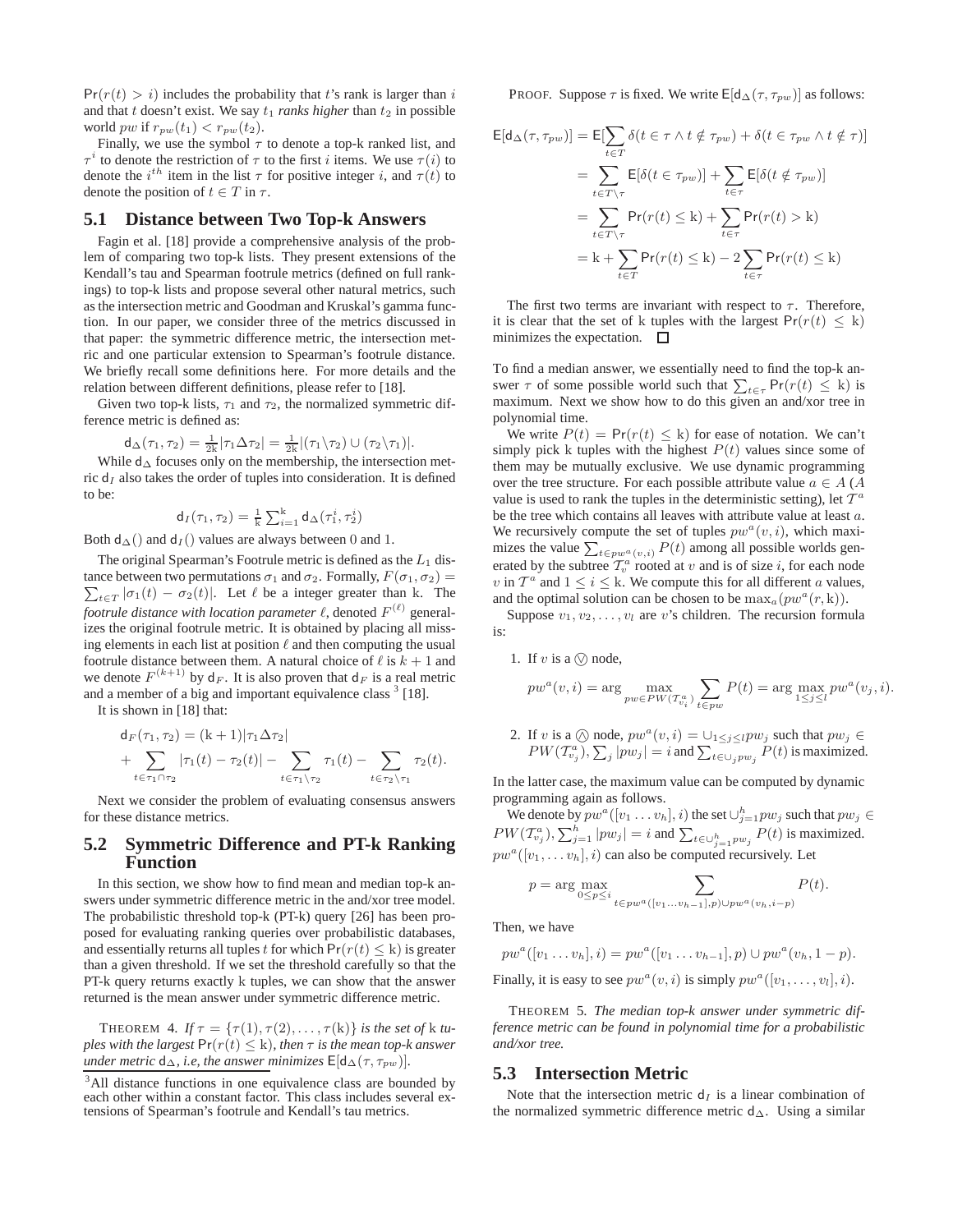approach used in the proof of Theorem 4, we can show that:

$$
E[d_T(\tau, \tau_{pw})] = \frac{1}{k} \sum_{i=1}^k E[d_{\Delta}(\tau^i, \tau_{pw}^i)]
$$
  
= 
$$
\frac{1}{k} \sum_{i=1}^k \frac{1}{i} \left( k + \sum_{t \in T} Pr(r(t) \le k) - 2 \sum_{t \in \tau^i} Pr(r(t) \le i) \right)
$$

Thus we need to find  $\tau$  which maximizes the last term,  $A(\tau) =$  $\sum_{i=1}^k \left(\frac{1}{i} \sum_{t \in \tau_i} Pr(r(t) \leq i)\right)$ . We first rewrite the objective as follows, using the indicator  $(\delta)$  function:

$$
A(\tau) = \sum_{i=1}^{k} \left( \frac{1}{i} \sum_{t \in T} \Pr(r(t) \le i)) \delta(t \in \tau^{i}) \right)
$$
  
= 
$$
\sum_{t \in T} \left( \sum_{i=1}^{k} \frac{1}{i} \Pr(r(t) \le i) \sum_{j=1}^{i} \delta(t = \tau(j)) \right)
$$
  
= 
$$
\sum_{t \in T} \sum_{j=1}^{k} \left( \delta(t = \tau(j)) \sum_{i=j}^{k} \frac{1}{i} \Pr(r(t) \le i) \right)
$$

The last equality holds since  $\sum_{i=1}^k \sum_{j=1}^i a_{ij} = \sum_{j=1}^k \sum_{i=j}^k a_{ij}$ .

The optimization task can thus be written as an *assignment prob-* $$  $\sum_{i=j}^{k} \frac{1}{i} \Pr(r(t) \leq i)$  and the goal is to find an assignment such sitions  $j$  as a task. Assigning task  $j$  to agent  $t$  gains a profit of that each task is assigned to at most one agent, and the profit is maximized. The best known algorithm for computing the optimal assignment runs in  $O(nk\sqrt{n})$  time, via computing a maximum weight matching on the bipartite graph [33].

# **5.4 Approximating the Intersection Metric**

We define the following ranking function, where  $H_k = \sum_{i=1}^k 1/i$ denotes the  $k^{th}$  Harmonic number:

$$
\Upsilon_H(t) = \sum_{i=1}^k (H_k - H_{i-1}) \Pr(r(t) = i) = \sum_{i=1}^k \frac{\Pr(r(t) \leq i)}{i}.
$$

This is a special case of the parameterized ranking function proposed in [31] and can be computed in  $O(nk \log^2 n)$  time for all tuples in the and/xor tree. We claim that the top-k answer  $\tau_H$  returned by  $\Upsilon_H$  function, i.e., the k tuples with the highest  $\Upsilon_H$  values, is a good approximation of the mean answer with respect to the intersection metric by arguing that  $\tau_H = \{t_1, t_2, \ldots, t_k\}$  is actually an approximated maximizer of  $A(\tau)$ . Indeed, we prove the fact that  $\overline{A(\tau_H)} \geq \frac{1}{H_k} A(\tau^*)$  where  $\tau^*$  is the optimal mean top-k answer.

Let  $B(\tau) = \sum_{t \in \tau} \Upsilon_H(t)$  for any top-k answer  $\tau$ . It is easy to see  $A(\tau^*) \leq B(\tau^*) \leq B(\tau_H)$  since  $\tau_H$  maximizes the  $B($ ) function. Then, we can get:

$$
A(\tau_H) = \sum_{j=1}^{k} \sum_{i=j}^{k} \frac{1}{i} Pr(r(t_j) \leq i)
$$
  
\n
$$
\geq \sum_{j=1}^{k} (\frac{H_k - H_{j-1}}{H_k}) \sum_{i=1}^{k} \frac{1}{i} Pr(r(t_j) \leq i)
$$
  
\n
$$
= \sum_{j=1}^{k} (\frac{H_k - H_{j-1}}{H_k}) \Upsilon_H(t_j) \geq \frac{1}{k} \sum_{i=1}^{k} (\frac{H_k - H_{i-1}}{H_k}) \sum_{i=1}^{k} \Upsilon_H(t_i)
$$
  
\n
$$
= \frac{1}{H_k} B(\tau_H) \geq \frac{1}{H_k} A(\tau^*).
$$

The second inequality holds because for non-decreasing sequences  $a_i(1 \leq i \leq n)$  and  $c_i(1 \leq i \leq n)$ ,

$$
\sum_{i=1}^{n} a_i c_i \geq \frac{1}{n} \left( \sum_{i=1}^{n} a_i \right) \left( \sum_{i=1}^{n} c_i \right)
$$

# **5.5 Spearman's Footrule**

For a top-k answer  $\tau = {\tau(1), \tau(2), \ldots, \tau(k)}$ , we define:

- $\Upsilon_1(t) = \sum_{i=1}^k \Pr(r(t) = i)$
- $\Upsilon_2(t) = \sum_{i=1}^k \Pr(r(t) = i) \cdot i$
- $\Upsilon_3(t, i) = \sum_{j=1}^k \Pr(r(t) = j) |i j| + i \Pr(r(t) > k).$

It is easy to see  $\Upsilon_1(t)$ ,  $\Upsilon_2(t)$ ,  $\Upsilon_3(t)$  can be computed in polynomial time for a probabilistic and/xor tree using our generating functions method.

A careful and non-trivial rewriting of  $E[F^*(\tau, \tau_{pw})]$  shows that it also has the form (Figure 2):

$$
E[F^*(\tau, \tau_{pw})] = C + \sum_{t \in T} \sum_{i=1}^{k} \delta(t = \tau(i)) f(t, i)
$$

where C is a constant independent of  $\tau$ , and  $f(t, i)$  is a function of  $t$  and  $i$  that is polynomially computable. More specifically,

$$
f(t, i) = \Upsilon_3(t, i) + \Upsilon_2(t) - 2(k + 1)\Upsilon_1(t)
$$

Figure 2 shows the exact derivation. Thus, we only need to minimize the second term, which can be modeled as the assignment problem and can be solved in polynomial time.

#### **5.6 Kendall's Tau Distance**

Then *Kendall's tau* distance (also called Kemeny distance)  $d_K$ between two top-k lists  $\tau_1$  and  $\tau_2$  is defined to be the number of unordered pairs  $(t_i, t_j)$  such that that the order of i and j disagree in any full rankings extended from  $\tau_1$  and  $\tau_2$ , respectively. It is shown that  $d_F$  and  $d_K$  and a few other generalizations of Spearman's footrule and Kendall's tau metrics form a big equivalence class, i.e., they are within a constant factor of each other [18]. Therefore, the optimal solution for  $d_F$  implies constant approximations for all metrics in this class (the constant for  $d_K$  is 2).

However, we can also easily obtain a 3/2-approximation for  $d<sub>K</sub>$ by extending the 3/2-approximation for partial rank aggregation problem due to Ailon [1]. The only information used in their algorithm is the proportion of lists where  $t_i$  is ranked higher than  $t_i$  for all i, j. In our case, this corresponds to  $Pr(r(t_i) < r(t_i))$ . This can be easily computed in polynomial time using the generating functions method.

We also note that the problem of optimally computing the mean answer is NP-hard for probabilistic and/xor trees. This follows from the fact that probabilistic and/xor trees can simulate arbitrary possible worlds, and previous work has shown that aggregating even 4 rankings under this distance metric is NP-Hard [16].

#### **6. OTHER TYPES OF QUERIES**

We briefly extend the notion of consensus answers to two other types of queries and present some initial results.

#### **6.1 Aggregate Queries**

Consider a query of the type:

SELECT groupname, count(\*) FROM R GROUP BY groupname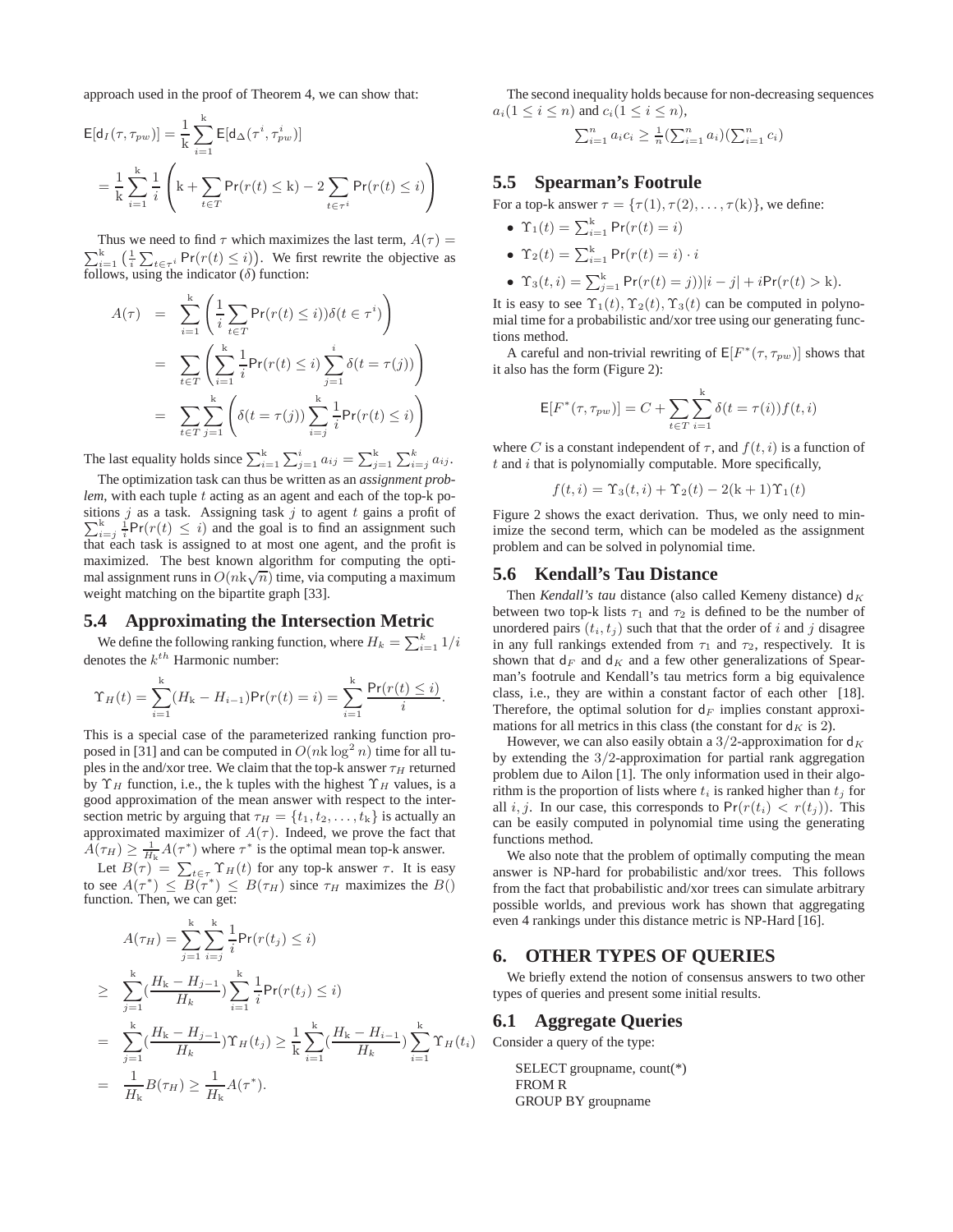$$
\mathsf{E}[F^{*}(\tau,\tau_{pw})] = \mathsf{E}\left[(k+1)|\tau\Delta\tau_{pw}| + \sum_{t\in\tau\cap\tau_{pw}}|\tau(t)-\tau_{pw}(t)| - \sum_{t\in\tau\setminus\tau_{pw}}\tau(t)-\sum_{t\in\tau_{pw}\setminus\tau}\tau_{pw}(t)\right]
$$
\n
$$
= (k+1)\mathsf{E}[|\tau\Delta\tau_{pw}|] + \sum_{t\in T}\mathsf{E}\left[\delta(t\in\tau\cap\tau_{pw})|\tau(t)-\tau_{pw}(t)|\right] - \sum_{t\in T}\mathsf{E}\left[\delta(t\in\tau\setminus\tau_{pw})\tau(t)\right] - \mathsf{E}\left[\sum_{t\in\tau_{pw}\setminus\tau}\tau_{pw}(t)\right]
$$
\n
$$
= (k+1)\mathsf{E}[|\tau\Delta\tau_{pw}|] + \sum_{t\in T}\sum_{i=1}^{k}\sum_{j=1}^{k}\mathsf{E}\left[\delta(t\in\tau\cap\tau_{pw})\delta(t=\tau_{pw}(i))\delta(t=\tau(j))|i-j|\right]
$$
\n
$$
- \sum_{t\in T}\sum_{i=1}^{k}\mathsf{E}\left[\delta(t\in\tau\setminus\tau_{pw})\delta(t=\tau(i))i\right] - \sum_{t\in T\setminus\tau}\Upsilon_{2}(t)
$$
\n
$$
= (k+1)\mathsf{E}[|\tau\Delta\tau_{pw}|] + \sum_{t\in T}\sum_{i=1}^{k}\left(\delta(t=\tau(i))\sum_{j=1}^{k}\Pr(r(t)=j)|i-j|\right) - \sum_{t\in T}\sum_{i=1}^{k}(\delta(t=\tau(i))i\Pr(r(t)>k)) - \sum_{t\in T\setminus\tau}\Upsilon_{2}(t)
$$
\n
$$
= (k+1)(k+\sum_{t\in T}\Upsilon_{1}(t)-2\sum_{t\in\tau}\Upsilon_{1}(t))+\sum_{t\in T}\sum_{i=1}^{k}\delta(t=\tau(i))\Upsilon_{3}(t,i)-\sum_{t\in T\setminus\tau}\Upsilon_{2}(t)
$$
\n
$$
= (k+1)k+\sum_{t\in T}((k+1)\Upsilon_{1}(t)-\Upsilon_{2}(t))+\sum_{t\in T}\sum_{i=1}^{k}\delta(t=\tau(i))(\Upsilon_{3}(t,i)+\Upsilon_{2}(t)-2(k+1)\Upsilon_{1}(t
$$

#### **Figure 2: Derivation for Spearman's Footrule Distance**

We assume the dataset is represented by the BID model in which there are  $m$  potential groups (indexed by groupname) and  $n$  independent tuples with attribute uncertainty. The probabilistic database can be specified by the matrix  $P = [p_{i,j}]_{n \times m}$  where  $p_{i,j}$  is the probability that tuple *i* takes groupname *j* and  $\sum_{j=1}^{m} p_{i,j} = 1$ for any  $1 \leq i \leq n$ . A query result (on a deterministic relation) is a m-dimensional vector **r** where the  $i^{th}$  entry is the number of tuples having groupname  $i$ . The natural distance metric to use is the squared vector distance.

<sup>2</sup>

Computing the mean answer is easy in this case, because of linearity of expectation: we simply take the mean for each aggregate separately, i.e.,  $\bar{\mathbf{r}} = 1\mathbf{P}$  where  $\mathbf{1} = (1, 1, \ldots, 1)$ . We note the mean answer minimizes the expected squared vector distance to any possible answer.

The median world requires that the returned answer be a possible answer. It is not clear how to solve this problem optimally in polynomial time. To enumerate all worlds is obviously not computationally feasible. Rounding entries of  $\bar{r}$  to the nearest integers may not result in a possible answer.

Next we present a polynomial time algorithm to find a closest possible answer to the mean world  $\bar{r}$ . This yields a 4-approximation for finding the median answer. We can model the problem as follows: Consider the bipartite graph  $B(U, V, E)$  where each node in  $U$  is a tuple, each node in  $V$  is a groupname, and an edge  $(u, v), u \in U, v \in V$  indicates that tuple u takes groupname v with non-zero probability. We call a subgraph  $G'$  such that  $deg_{G'}(u) =$ 1 for all  $u \in U$  and  $deg_{G'}(v) = \mathbf{r}[v]$ , an r-matching of B for some m-dimensional integral vector r. Given this, our objective is to find an r-matching of B such that  $||\mathbf{r} - \bar{\mathbf{r}}||_2^2$  is minimized. Before presenting the main algorithm, we need the following lemma.

LEMMA 3. The possible world  $\mathbf{r}^*$  that is closest to  $\bar{\mathbf{r}}$  is of the *following form:*  $\mathbf{r}^*[\mathbf{i}]$  *is either*  $\lfloor \bar{\mathbf{r}}[\mathbf{i}] \rfloor$  *or*  $\lceil \bar{\mathbf{r}}[\mathbf{i}] \rceil$  *for each*  $1 \leq \mathbf{i} \leq \mathbf{m}$ .

PROOF. Let  $M^*$  be the corresponding  $\mathbf{r}^*$ -matching. Suppose the lemma is not true, and there exists i such that  $|r^*[i] - \bar{r}[i]| > 1$ . W.l.o.g, we assume  $\mathbf{r}^*[i] > \bar{\mathbf{r}}[i]$ . The other case can be proved the same way. Consider the connected component  $K = \{U', V', E(U', V')\}$  matched edge[32].

containing *i*. We claim that there exists  $j \in V'$  such that  $\mathbf{r}^*[j]$  <  $\bar{\mathbf{r}}[j]$  and there is an *alternating path* P with respect to  $M^*$  connecting *i* and *j*<sup>4</sup>. Therefore,  $M' = M^* \Delta P = (M^* \setminus P) \cup (P \setminus M^*)$ is also a valid matching. Suppose  $M'$  is a r<sup>'</sup>-matching. But:

- 1

$$
||\mathbf{r}' - \bar{\mathbf{r}}||_2^2 = \sum_{v=1}^m (\mathbf{r}'[v] - \bar{\mathbf{r}}[v])^2
$$
  
\n
$$
= \sum_{v=1}^m (\mathbf{r}^*[v] - \bar{\mathbf{r}}[v])^2 - (\mathbf{r}^*[i] - \bar{\mathbf{r}}[i])^2 - (\mathbf{r}^*[j] - \bar{\mathbf{r}}[i])^2 + (\mathbf{r}'[j] - \bar{\mathbf{r}}[j])^2 + (\mathbf{r}'[j] - \bar{\mathbf{r}}[j])^2
$$
  
\n
$$
= ||\mathbf{r}^* - \bar{\mathbf{r}}||_2^2 - (\mathbf{r}^*[i] - \bar{\mathbf{r}}[i])^2 - (\mathbf{r}^*[j] - \bar{\mathbf{r}}[j])^2
$$
  
\n
$$
+ (\mathbf{r}^*[i] - 1 - \bar{\mathbf{r}}[i])^2 + (\mathbf{r}^*[j] + 1 - \bar{\mathbf{r}}[j])^2
$$
  
\n
$$
= ||\mathbf{r}^* - \bar{\mathbf{r}}||_2^2 + 2 - 2\mathbf{r}^*[i] + 2\bar{\mathbf{r}}[i] + 2\mathbf{r}^*[j] - 2\bar{\mathbf{r}}[j]
$$
  
\n
$$
< ||\mathbf{r}^* - \bar{\mathbf{r}}||_2^2.
$$

This contradicts the assumption  $\mathbf{r}^*$  is the vector closest to  $\bar{\mathbf{r}}$ .

Now, we prove the claim. We grow a *alternating path tree* (w.r.t.  $M^*$ ) rooted at *i* in a Bread-First-Search (BFS) manner <sup>5</sup>. Let  $Odd \subseteq$ V be the set of nodes at odd depth (the root is at depth 1) and  $Even \subseteq U$  the set of nodes at even depth. For any subset S of vertices, let  $N_B(S)$  denote the set of neighbors of S in graph B. It is easy to see  $N_B(Even) = Odd$ ,  $Even \subseteq N_B(Odd)$  and  $\sum_{v \in Odd} \mathbf{r}^* [v] = |Even|$ . Suppose  $\mathbf{r}^* [v] \ge \bar{\mathbf{r}} [v]$  for all v and  $\mathbf{r}^* [i] > \bar{\mathbf{r}} [i]$ . However, the contradiction follows since:

$$
|Even| = \sum_{v \in Odd} \mathbf{r}^* [v] > \sum_{v \in Odd} \bar{\mathbf{r}} [v] = \sum_{v \in Odd} \sum_{u \in N_B(Odd)} P[u, v]
$$

$$
= \sum_{v \in Odd} \sum_{u \in Even} P[u, v] = |Even|.
$$

<sup>4</sup>An alternating path is a path with alternating unmatched and matched edges [32].

<sup>5</sup>An alternating path tree is a tree in which each path from the root to another node is an alternating path with its first edge being a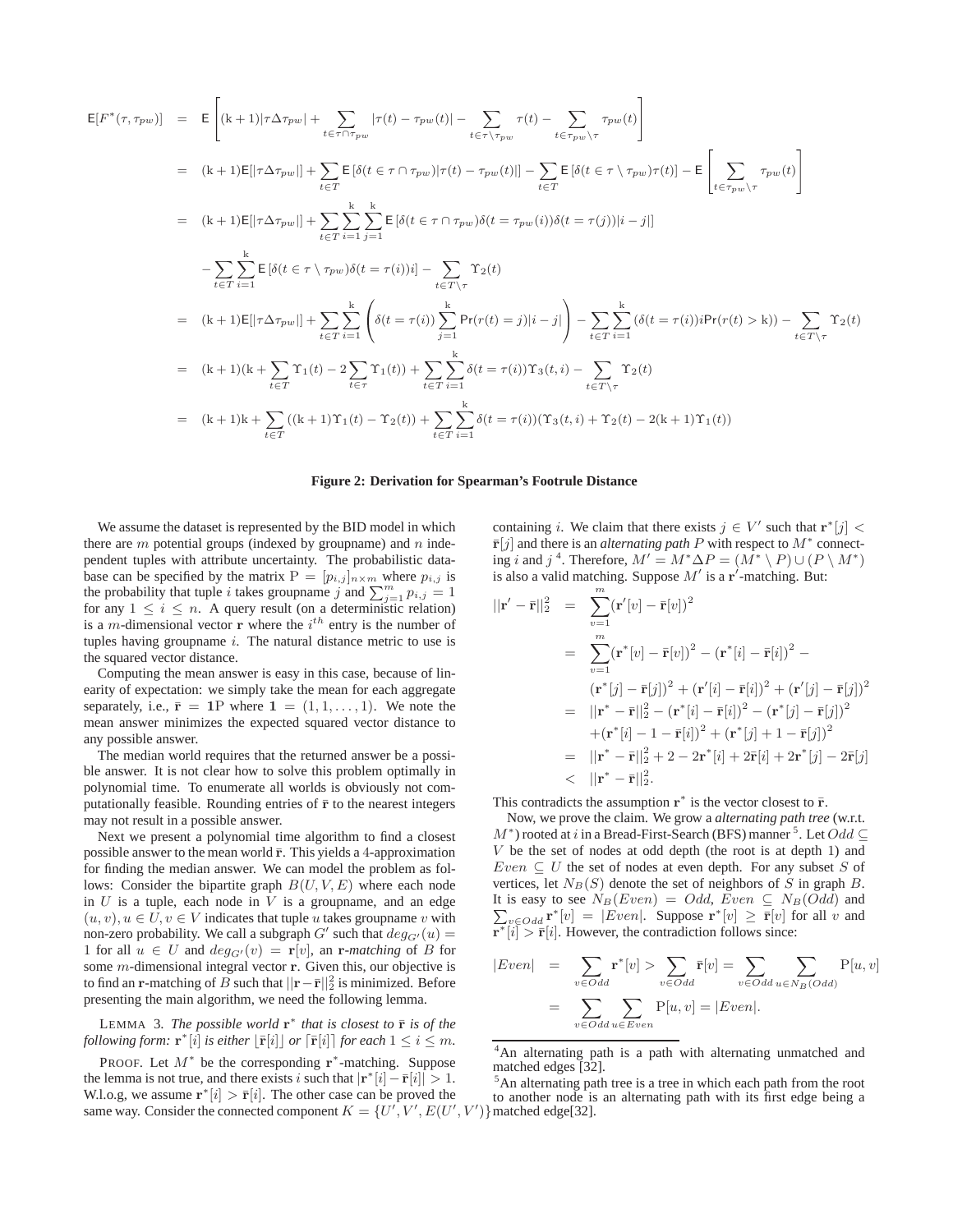Therefore, there must be a vertex j such that  $\mathbf{r}^* [j] < \bar{\mathbf{r}} [j]$  in the alternating path tree.  $\Box$ 

With Lemma 3 at hand, we can construct the following min-cost network flow instance to compute the vector  $\mathbf{r}^*$  closest to  $\bar{\mathbf{r}}$ . Add to  $B$  a source  $s$  and a sink  $t$ . Add edges  $(s, u)$  with capacity upper bound 1 for all  $u \in U$ . For each  $v \in V$  and  $\bar{\mathbf{r}}[v]$  is not integer, add two edges  $e_1(v, t)$  and  $e_2(v, t)$ .  $e_1(v, t)$  has both lower and upper bound of capacity  $|\bar{\mathbf{r}}[v]|$  and  $e_2(v, t)$  has capacity upper bound 1 and cost  $([\mathbf{r}[v]] - \mathbf{r}[v]]^2 - ([\mathbf{r}[v]] - \mathbf{r}[v])^2$ . If  $\mathbf{r}[v]$  is a integer, we only add  $e_1(v, t)$ . We find a min-cost integral flow of value n on this network. For any v such that  $e_2(v, t)$  is saturated, we set  $\mathbf{r}^*[v]$  to be  $\lceil \bar{\mathbf{r}} \rceil$  and  $\lfloor \bar{\mathbf{r}} \rfloor$  otherwise. Such a flow with minimum cost suggests the optimality of the vector  $\mathbf{r}^*$  due to Lemma 3.

THEOREM 6. *There is a polynomial time algorithm for finding the vector* **r**<sup>\*</sup> *to* **r**<sub></sub> *such that* **r**<sup>\*</sup> *corresponds to some possible answer with non-zero probability.*

Finally, we can prove that:

COROLLARY 2. *There is a polynomial time deterministic 4 approximation for finding the median aggregate answer.*

PROOF. Suppose  $r^*$  is the possible answer closest to the mean answer  $\bar{\mathbf{r}}$  and  $\mathbf{r}^m$  is the optimal median answer. Let r be the vector corresponding to the random answer. Then:

$$
\begin{array}{rcl} \mathsf{E}[d(\mathbf{r}^*,\mathbf{r})] & \leq & \mathsf{E}[2(d(\mathbf{r}^*,\bar{\mathbf{r}})+d(\bar{\mathbf{r}},\mathbf{r}))] \\ & = & 2\left(d(\mathbf{r}^*,\bar{\mathbf{r}})+\mathsf{E}[d(\bar{\mathbf{r}},\mathbf{r})]\right) \\ & \leq & 4\mathsf{E}[d(\bar{\mathbf{r}},\mathbf{r})] \leq 4\mathsf{E}[d(\mathbf{r}^m,\mathbf{r})]. \end{array}
$$

#### $\Box$

# **6.2 Clustering**

The CONSENSUS-CLUSTERING problem is defined as follows: given k clusterings  $C_1, \ldots, C_k$  of V, find a clustering C that minimizes  $\sum_{i=1}^{k} d(C, C_i)$ . In the setting of probabilistic databases, the given clusterings are the clusterings in the possible worlds, weighted by the existence probability. The main problem with extending the notion of consensus answers to clustering is that the input clusterings are not well-defined (unlike ranking where the score function defines the ranking in any world). We consider a somewhat simplified version of the problem, where we assume that two tuples  $t_i$  and  $t_j$  are clustered together in a possible world, if and only if they take the same value for the value attribute  $A$  (which is uncertain). Thus, a possible world  $pw$  uniquely determines a clustering  $C_{pw}$ . We define the distance between two clustering  $C_1$ and  $C_2$  to be the number of unordered pairs of tuples that are clustered together in  $C_1$ , but separated in the other (the CONSENSUS-CLUSTERING metric). To deal with nonexistent keys in a possible world, we artifically create a cluster containing all of those.

Our task is to find a mean clustering C such that  $E[d(\mathcal{C}, \mathcal{C}_{vw})]$ . Approximation with factor of 4/3 is known for CONSENSUS-CLUSTERING [2], and can be adapted to our problem in a straightforward manner. In fact, that approximation algorithm simply needs  $w_{t_i,t_j}$  for all  $t_i, t_j$ , where  $w_{t_i,t_j}$  is the fraction of input clusters that cluster  $t_i$  and  $t_j$  together, and can be computed as:  $w_{t_i,t_j} =$  $\sum_{a \in A} \Pr(i.A = a \land j.A = a).$ 

To compute these quantities given an and/xor tree, we associate a variable x with all leaves with value  $(i, a)$  and  $(j, a)$ , and constant 1 with the other leaves. From Theorem 1,  $Pr(i.A = a \land j.A =$ a) is simply the coefficient of  $x^2$  in the corresponding generating function.

# **7. CONCLUSION**

We addressed the problem of finding a single representative answer to a query over probabilistic databases by generalizing the notion of inconsistent information aggregation. We believe this approach provides a systematic and formal way to reason about the semantics of probabilistic query answers, especially for top-k queries. Our initial work has opened up many interesting avenues for future work. These include design of efficient exact and approximate algorithms for finding consensus answers for other types of queries, exploring connections to safe plans, and understanding the semantics of the other previously proposed ranking functions using this framework.

# **8. REFERENCES**

- [1] Nir Ailon. Aggregation of partial rankings, p-ratings and top-m lists. In *SODA*, pages 415–424, 2007.
- [2] Nir Ailon, Moses Charikar, and Alantha Newman. Aggregating inconsistent information: Ranking and clustering. In *J.ACM*, volume 55(5), 2008.
- [3] Periklis Andritsos, Ariel Fuxman, and Renee J. Miller. Clean answers over dirty databases. In *ICDE*, 2006.
- [4] L. Antova, C. Koch, and D. Olteanu. From complete to incomplete information and back. In *SIGMOD*, 2007.
- [5] B., H. Garcia-Molina, and D. Porter. The management of probabilistic data. *IEEE TKDE*, 1992.
- [6] G. Beskales, M. Soliman, and I. Ilyas. Efficient search for the top-k probable nearest neighbors in uncertain databases. In *VLDB*, 2008.
- [7] J. C. Borda. Mémoire sur les élections au scrutin. *Histoire de l'Acadé Royale des Sciences*, 1781.
- [8] R. Cheng, D. Kalashnikov, and S. Prabhakar. Evaluating probabilistic queries over imprecise data. In *SIGMOD*, 2003.
- [9] M. J. Condorcet. *Éssai sur l'application de l'analyse à la probabilité des décisions rendues à la pluralité des voix*. 1785.
- [10] G. Cormode, F. Li, and K. Yi. Semantics of ranking queries for probabilistic data and expected ranks. In *ICDE*, 2009.
- [11] G. Cormode and A. McGregor. Approximation algorithms for clustering uncertain data. In *PODS*, 2008.
- [12] Graham Cormode and Minos Garofalakis. Histograms and wavelets on probabilistic data. In *ICDE*, 2009.
- [13] N. Dalvi and D. Suciu. Management of probabilistic data: Foundations and challenges. In *PODS*, 2007.
- [14] Nilesh Dalvi and Dan Suciu. Efficient query evaluation on probabilistic databases. In *VLDB*, 2004.
- [15] A. Deshpande, C. Guestrin, S. Madden, J. M. Hellerstein, and W. Hong. Model-driven data acquisition in sensor networks. In *VLDB*, 2004.
- [16] C. Dwork, R. Kumar, M. Naor, and D. Sivakumar. Rank aggregation methods for the web. In *Proceedings of the Tenth International Conference on the World Wide Web (WWW)*, pages 613–622, 2001.
- [17] C. Dwork, R. Kumar, M. Naor, and D. Sivakumar. Rank aggregation revisited. In *Manuscript*, 2001.
- [18] Ronald Fagin, Ravi Kumar, and D. Sivakumar. Comparing top k lists. *SIAM J. Discrete Mathematics*, 17(1):134–160, 2003.
- [19] N. Fuhr and T. Rolleke. A probabilistic relational algebra for the integration of information retrieval and database systems. *ACM Trans. on Info. Syst.*, 1997.